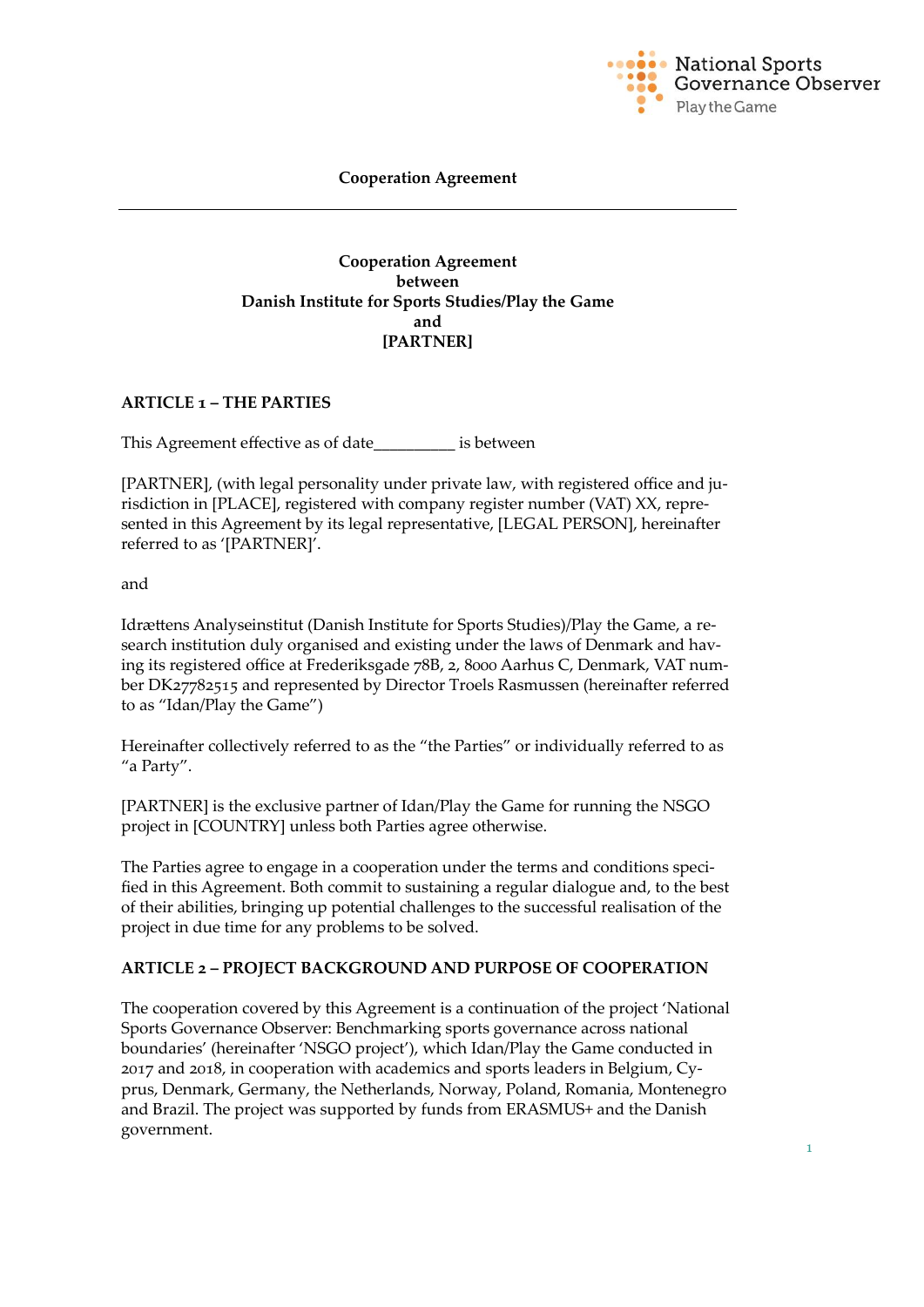

In 2021, researchers from 15 countries published additional data from Bosnia-Herzegovina, Bulgaria, Canada, Colombia, Georgia, Iceland, India, Indonesia, Lithuania, Portugal, Serbia, Slovenia, Spain, Ukraine, and the USA.

Through the NSGO project, a comprehensive set of presently 274 indicators of good governance in sports federations that operate at the national or sub-national level have been devised by the Scientific Coordinator, Dr. Arnout Geeraert from KU Leuven, for Idan/Play the Game. These indicators can be used as a robust framework for improving governance in national sports organisations.

The indicators are dispersed over four good governance dimensions that emerge from relevant academic literatures, namely transparency, democratic processes, internal accountability and control, and societal responsibility.

On the basis of the indicators, a method has been developed for aggregating each federation's scores in governance indexes. This method takes into account the federations' size and capacity. A higher weight will be given to those indicators that are most important. Through this scoring method it is possible to evaluate and compare governance across various sports federations at a national level but also across countries.

Further information and the reports of the NSGO project can be found at: [http://play](http://playthegame.org/theme-pages/the-national-sports-governance-observer/)[thegame.org/theme-pages/the-national-sports-governance-observer/](http://playthegame.org/theme-pages/the-national-sports-governance-observer/)

## **ARTICLE 3 – SCOPE**

The scope of this Agreement is technical and scientific cooperation related to the implementation of the National Sports Governance Observer project mentioned above in national sports federations in [COUNTRY].

By entering into this Agreement, [PARTNER] becomes an official external NSGO partner to the NSGO project and is entitled to apply the National Sports Governance Observer indicators, in [COUNTRY] under the guidance of Idan/Play the Game subject to the conditions specified in this Agreement.

The cooperation involves an analysis of the governance structures in selected sports federations in [COUNTRY] in order to make a detailed overview of the status quo of the governance of these federations, and to compare with national federations in other countries.

The overall aim is to assist and inspire national sports organisations in [COUNTRY] to raise the quality of their governance practices.

More specifically, the cooperation involves the implementation of the standardised scoring methodology of presently 274 indicators of good governance developed by Idan/Play the Game in the entities of practice and administration of selected national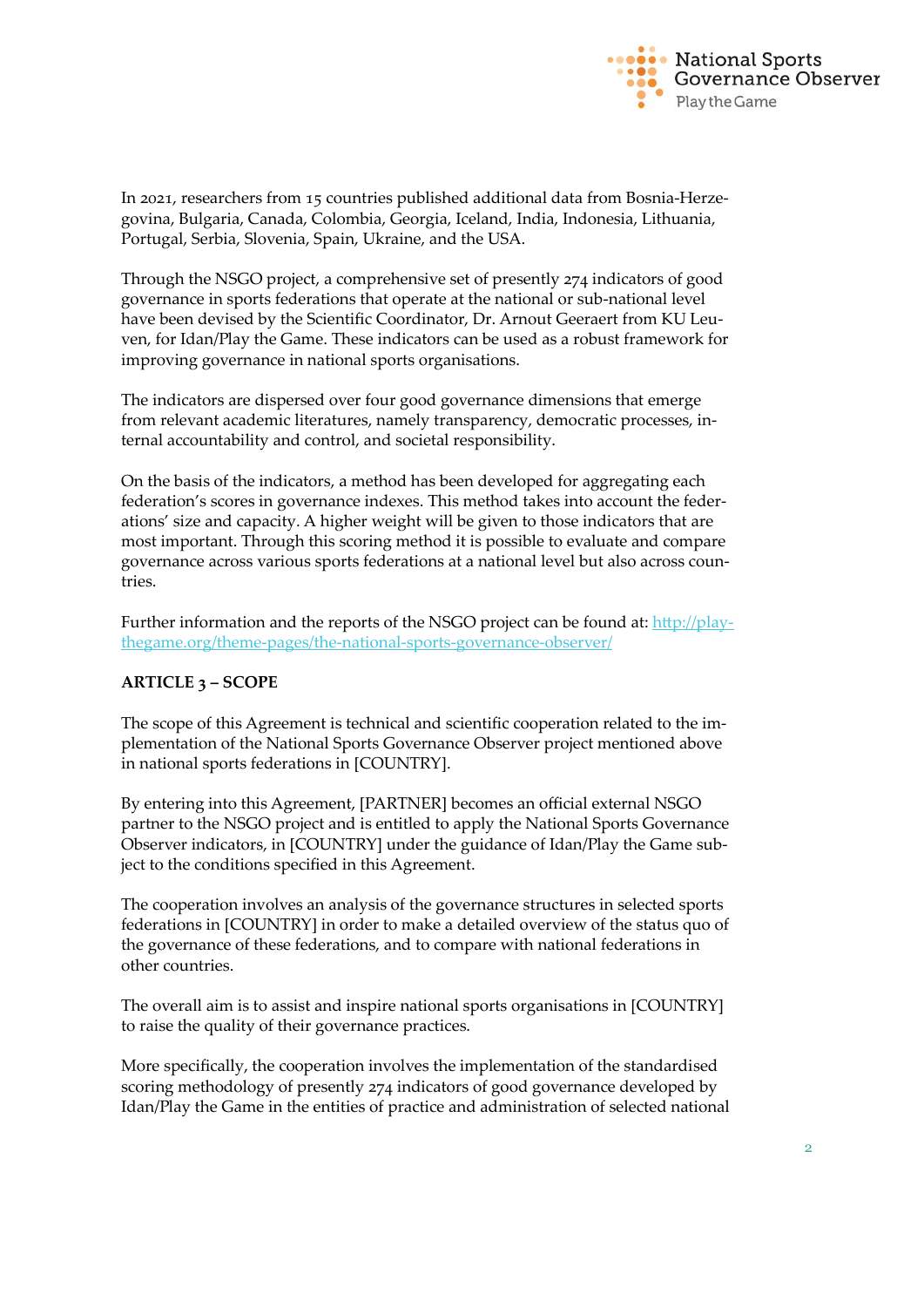

sport federations in [COUNTRY] and the subsequent benchmarking of the federations examined.

# **ARTICLE 4 – COOPERATION**

The cooperation under this Agreement will be based on the following division of tasks between the Parties:

- 4.1 Idan/Play the Game will put the methodology for aggregating the indicator scores in an NSGO index at the disposal of [PARTNER]. All material that is not already published on [http://www.nationalsportsgovernanceobserver.org](http://www.nationalsportsgovernanceobserver.org/) must be considered exclusive and confidential.
- 4.2 [PARTNER] will conduct the research Project by applying the indicators. Modification of the indicators must be approved by Play the Game Idan/Play the Game.
- 4.3 Idan/Play the Game will provide general guidance related to methodological and other questions that arise in the research process.
- 4.4 [PARTNER] will share preliminary results with Idan/Play the Game in the course of the process and deliver the final results no later than [DATE].
- 4.5 Idan/Play the Game will provide advice related to follow up, communication and publication of results.
- 4.6 Each Party shall use the time and care needed for carrying out the Project as required, and in consideration of the generally accepted rules and standards of science in order to achieve an optimal result.
- 4.7 Each party shall name a contact person for dealing with all matters that will need to be agreed within the scope of the cooperation.

Further requirements for the cooperation are specified in the appendix 'NSGO Indicators and Instructions'.

## **ARTICLE 5 – RESPONSIBILITIES OF EXTERNAL NSGO PARTNER**

[PARTNER] takes responsibility of:

- 5.1 Securing and financing qualified research capacity equal to one full time researcher for a sufficient period of time to carry out the research and conclude a national report (2-3 months).
- 5.2 High quality implementation of the indicators and the scoring methodology in at least the national federations of athletics, football, handball, swimming,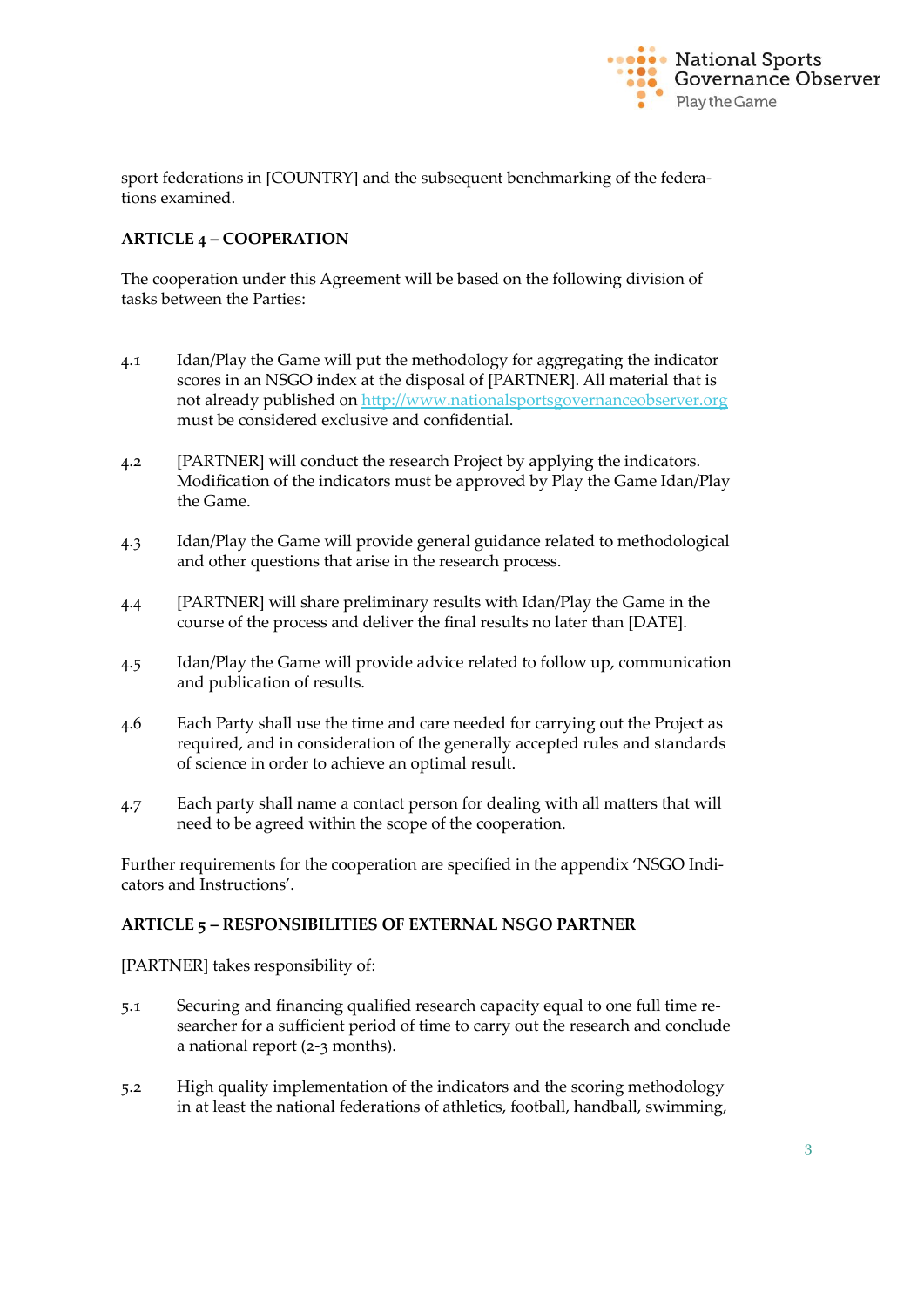

and tennis. Additional federations may be included if determined by [PART-NER]. A standardised Excel sheet provided by Idan/Play the Game must be used for all data collection.

- 5.3 Verification of data in dialogue with the relevant national federations and the correction of data upon discovery of errors.
- 5.4 Provision of evidence for the proper measurement of the indicators by submitting the following documentation to Idan/ Play the Game upon request:
	- The completed standardised scoring sheets of all reviewed organisations.
	- An Excel file wherein the federations' scores are displayed side-by-side and averages are calculated per indicator.
	- A list of uncertain scores including an explanation of the researcher's uncertainties.
	- The contact letters that have been sent to the federations.
	- Copies of all the questionnaires / interview requests that have been sent to the federations.
- 5.5 Any doubts and insecurities must be expressed directly and openly to Idan/Play the Game at the shortest possible delay.
- 5.6 Seeking advice in the research process with Idan/Play the Game when needed.
- 5.7 Delivery of a (proofread) report including a summary of the results written in English on the basis of a standardised template, to be published on Play the Game's website.
- 5.8 Delivery of a national report in the language of the country(-ies) covered by the agreement.
- 5.9 Give proper credit to Idan/Play the Game and the author of the indicators, Dr. Arnout Geeraert from KU Leuven, in all matters related to the external communication of the project.

#### **ARTICLE 6 – RIGHTS OF EXTERNAL NSGO PARTNER**

As an external NSGO partner [PARTNER] is granted the following rights under this Agreement:

- 6.1 To utilise the tool of presently 274 indicators or versions updated by Idan/Play the Game
- 6.2 To use the scoring methodology for comparing national data with results from other countries where the indicators have been applied.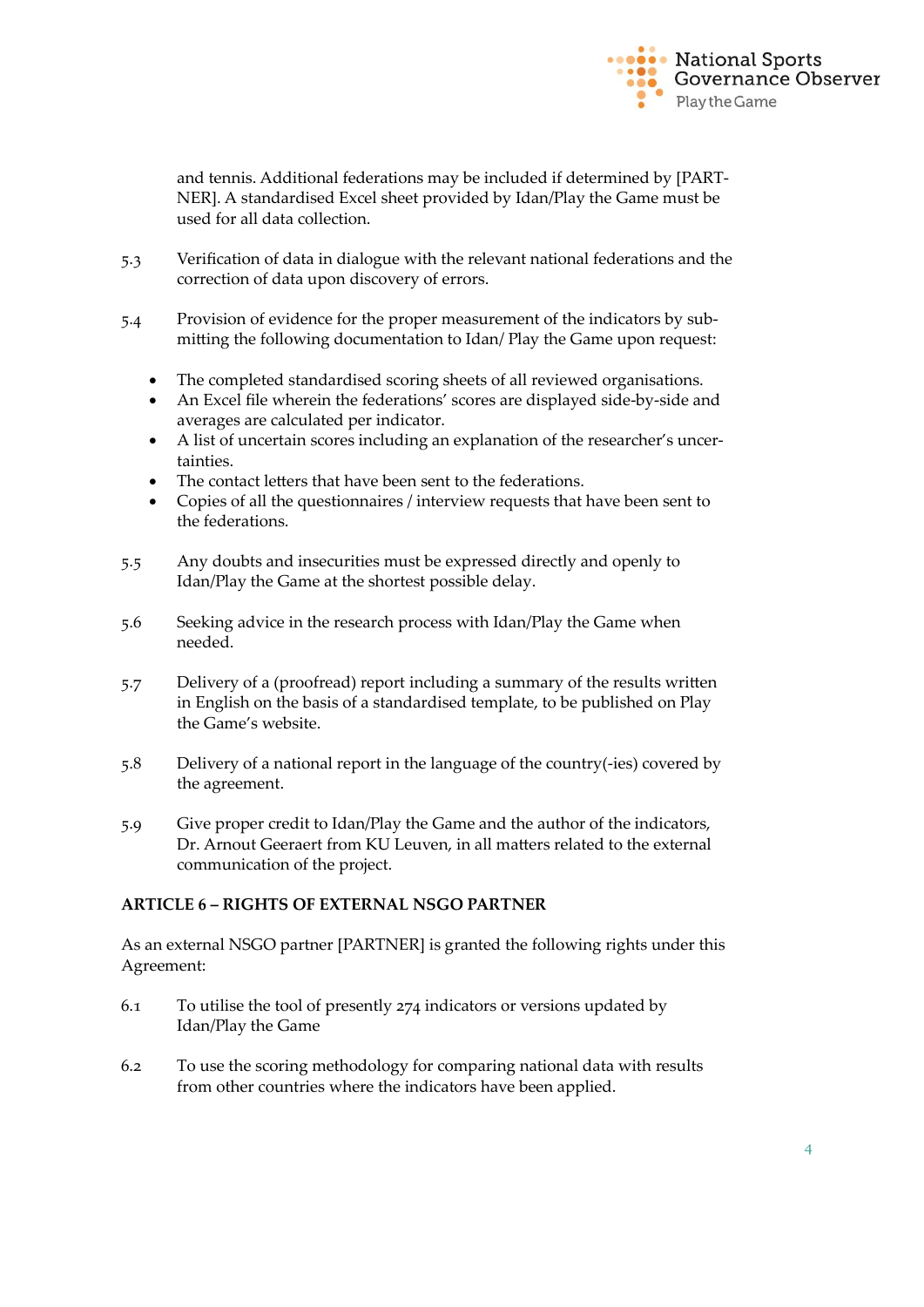

- 6.3 Upon further acceptance by Idan/Play the Game, [PARTNER] may also be granted access to the full data of the NSGO project if this relates to well-defined comparative studies.
- 6.4 Following approval by Idan/Play the Game of the research results, to use the title of "Official National Sports Governance Observer partner" and the NSGO logo in activities promoting the Project.
- 6.5 To get its main results published on the communication platforms of Play the Game.
- 6.6 To be considered to participate in follow-up research on national sports governance by Idan/Play the Game to benchmark any development in the sector in the future. Future conditions may apply.
- 6.7 To be considered for participating in future applications for external funding if eligible (e.g. ERASMUS+)

## **ARTICLE 7 – RESPONSIBILITIES OF IDAN/PLAY THE GAME**

Idan/Play the Game takes responsibility for:

- 7.1 Providing the indicators and the methodology for aggregating federations' scores in an NSGO index.
- 7.2 Providing guidance and assistance to [PARTNER] related to the implementation of the indicators in [COUNTRY] and the subsequent scoring of involved federations.
- 7.3 Evaluating the results and verifying that they are in accordance with the document 'NSGO Indicators and Instructions'.
- 7.4 Communicating and distributing results via the communication platforms of Play the Game.

## **ARTICLE 8 – RIGHTS OF IDAN/PLAY THE GAME**

Idan/Play the Game will retain the following rights:

- 8.1 To withhold the stamp of approval of the results, should the research not be of an acceptable quality, in accordance with the appendix 'NSGO Indicators and Instructions'.
- 8.2 To use the data delivered by [PARTNER] in further research by Idan/Play the Game for selected researchers including Arnout Geeraert.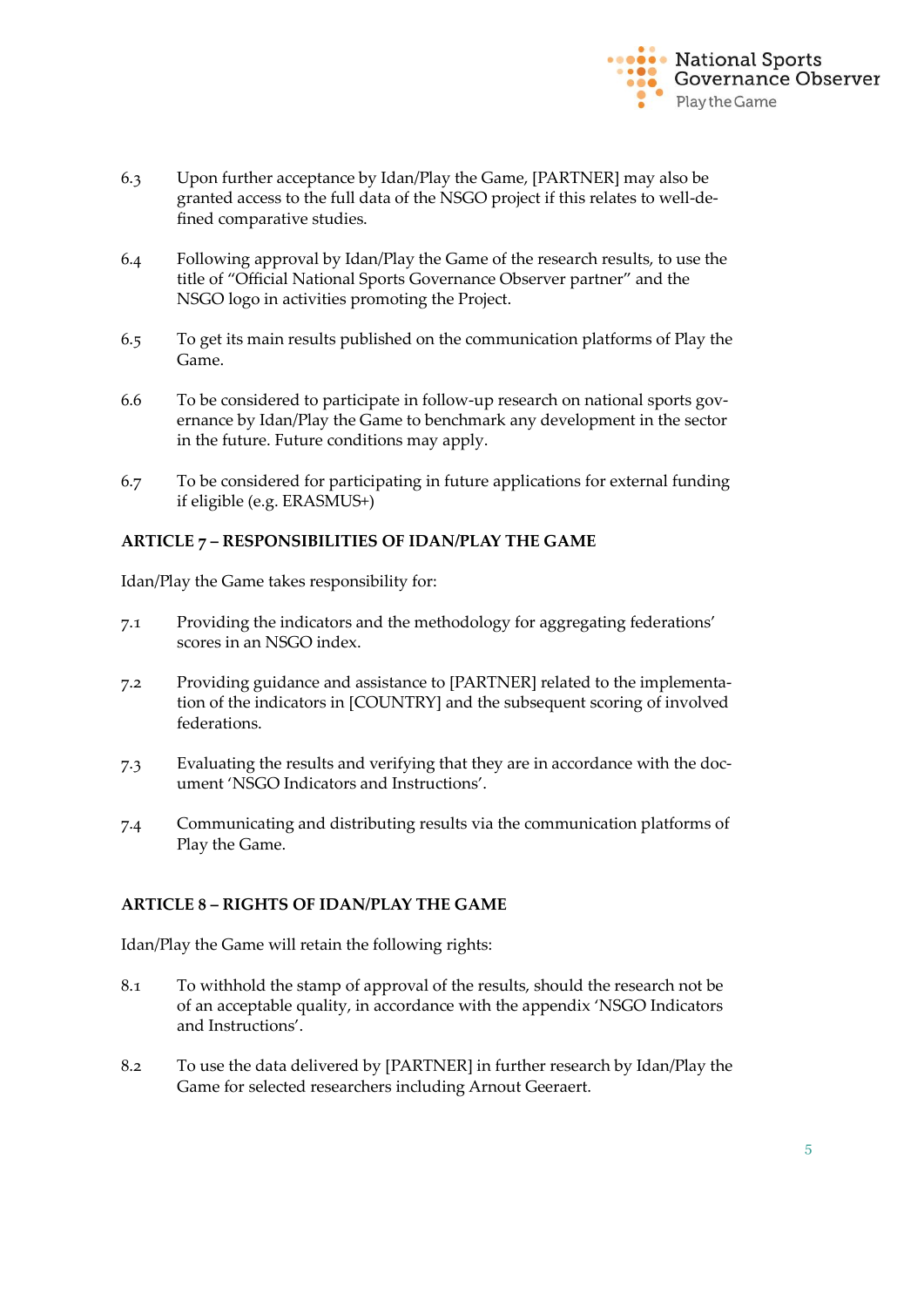

- 8.3 To share the data delivered by [PARTNER] according to the overall standard procedures for data sharing of the NSGO project.
- 8.4 To delay the start of the cooperation until the partner can document that all financial and human resources for realising the project are secured.

## **ARTICLE 9 – COSTS**

- 9.1 [PARTNER] shall secure the material and human resources needed for executing the activities described in this Agreement, be it from its own budgetary resources or from external sources, such as governmental or private organisations, in accordance with the provisions in the countries where the headquarters of each entity is located.
- 9.2 Idan/Play the Game reserves the right to claim a small administration fee upon further agreement as prerequisite for signing this contract.
- 9.3 Additionally, [PARTNER] shall provide the funding for an amount corresponding to one local full time researcher over 2-3 months.
- 9.4 [PARTNER] is responsible for covering travel, accommodation and subsistence costs of its representative(s) when attending project meetings. Idan/Play the Game will seek to cover expenses fully or partially for Play the Game events linked to the NSGO research.
- 9.5 Each party to this Agreement is responsible for all of its own incidental expenses, such as prints, shipments, bindings, digital recording media, arising from their use of the materials generated jointly in the scope of this cooperation.
- 9.6 In order to protect the credibility and independence of the project, and to prevent potential conflicts of interest, Idan/Play the Game must give its prior accept of external donations to fund activities in the framework of the National Sports Governance Observer.

#### **ARTICLE 10 – OWNERSHIP**

- 10.1 Idan/Play the Game owns the intellectual property rights of the NSGO project in general, and Dr. Arnout Geeraert must always be credited as author of the NSGO indicators.
- 10.2 Each Party shall retain undivided ownership of the data and results each Party has created or collected according to this contract. Unless otherwise stated, this Agreement shall not grant or be construed as granting any rights by license or otherwise to the other Party.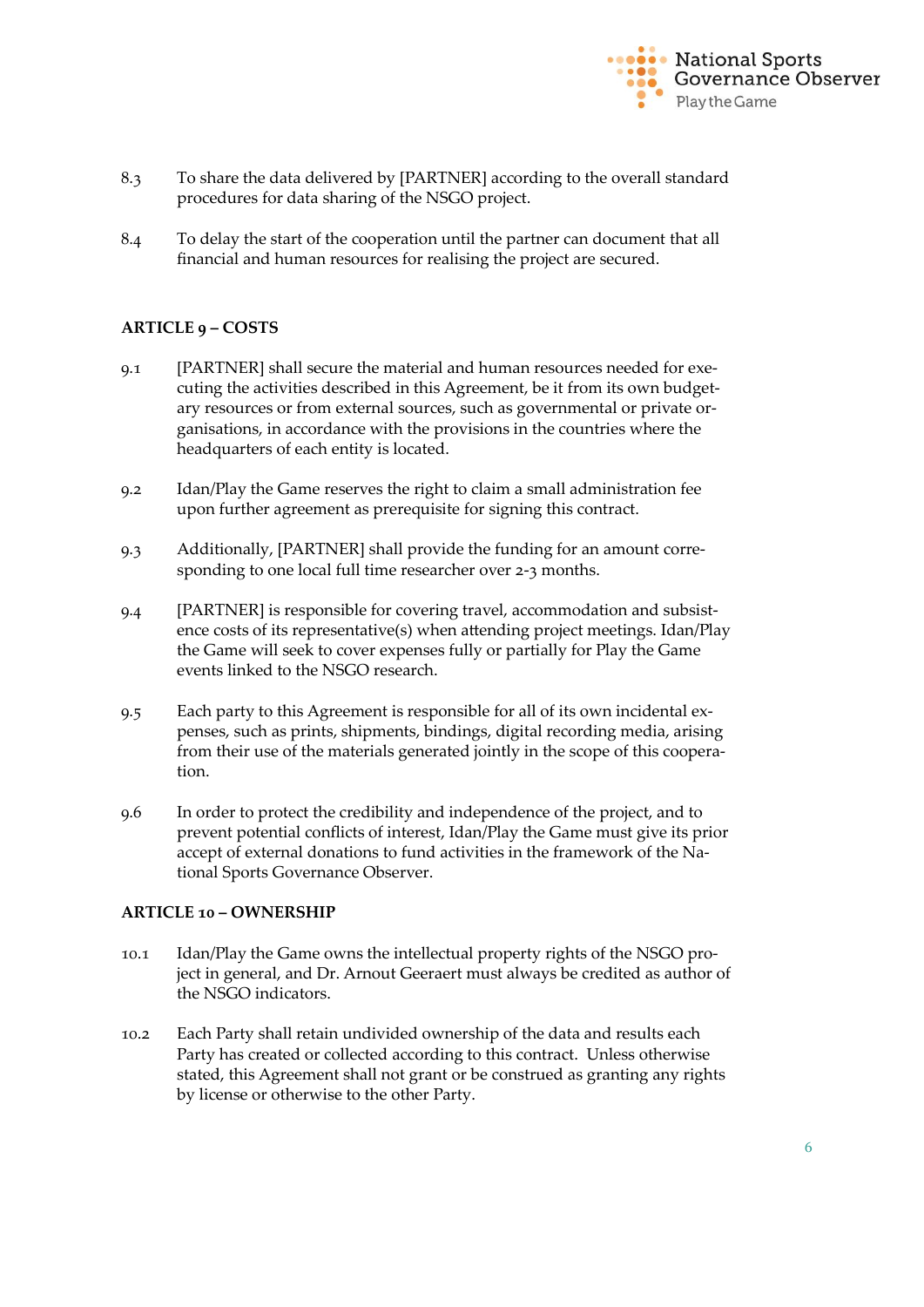

10.3 The Parties shall agree on a case-by case basis on the granting of further rights of use, particularly for purposes outside this Agreement and after the expiration of the project period. Such rights shall be granted on fair and reasonable terms.

#### **ARTICLE 11 – DISCLOSURE AND PUBLICATION**

- 11.1 Any disclosure or publication of results beyond what is described in this agreement may only be done with the express consent of both Parties and should always mention the cooperation hereby agreed.
- 11.2 Idan/Play the Game decides the timing and the terms of publication and any other use of the methodology, of specific indicators and research results contained in the NSGO project. However, the interests of either Party must be taken into account.
- 11.3 As for the results of the research carried out at the national level, each national partner – and the researchers – will be duly credited in all Play the Game publications referring to the [COUNTRY] part of the survey.

## **ARTICLE 12 – TIMING**

The Agreement shall commence on [DATE] 2022.

### **ARTICLE 13 – FINAL PROVISIONS**

- 13.1 This Agreement shall take effect upon the signatures of both Parties and shall expire without further notice upon completion and publication of the results unless any arrangements or obligations beyond the end date have been agreed. This Agreement shall be in force no later than 2 years from the date of its signature, but it may be amended or renewed by written Agreement between the Parties.
- 13.2 This Agreement may be terminated by any of the Parties, in writing with a notice of at least sixty days in advance, without prejudice to the activities in progress, and the termination must be concluded through a specific agreement.
- 13.3 The provisions in Article 10.1, 10.2 and 10.3 will continue to be in force after the date where the Agreement has been terminated or otherwise has elapsed or expired.
- 13.4 This Agreement shall be governed by the laws of Denmark.
- 13.6 The Parties submit to the non-exclusive jurisdiction of the courts of Denmark regarding any dispute arising out of this Agreement.